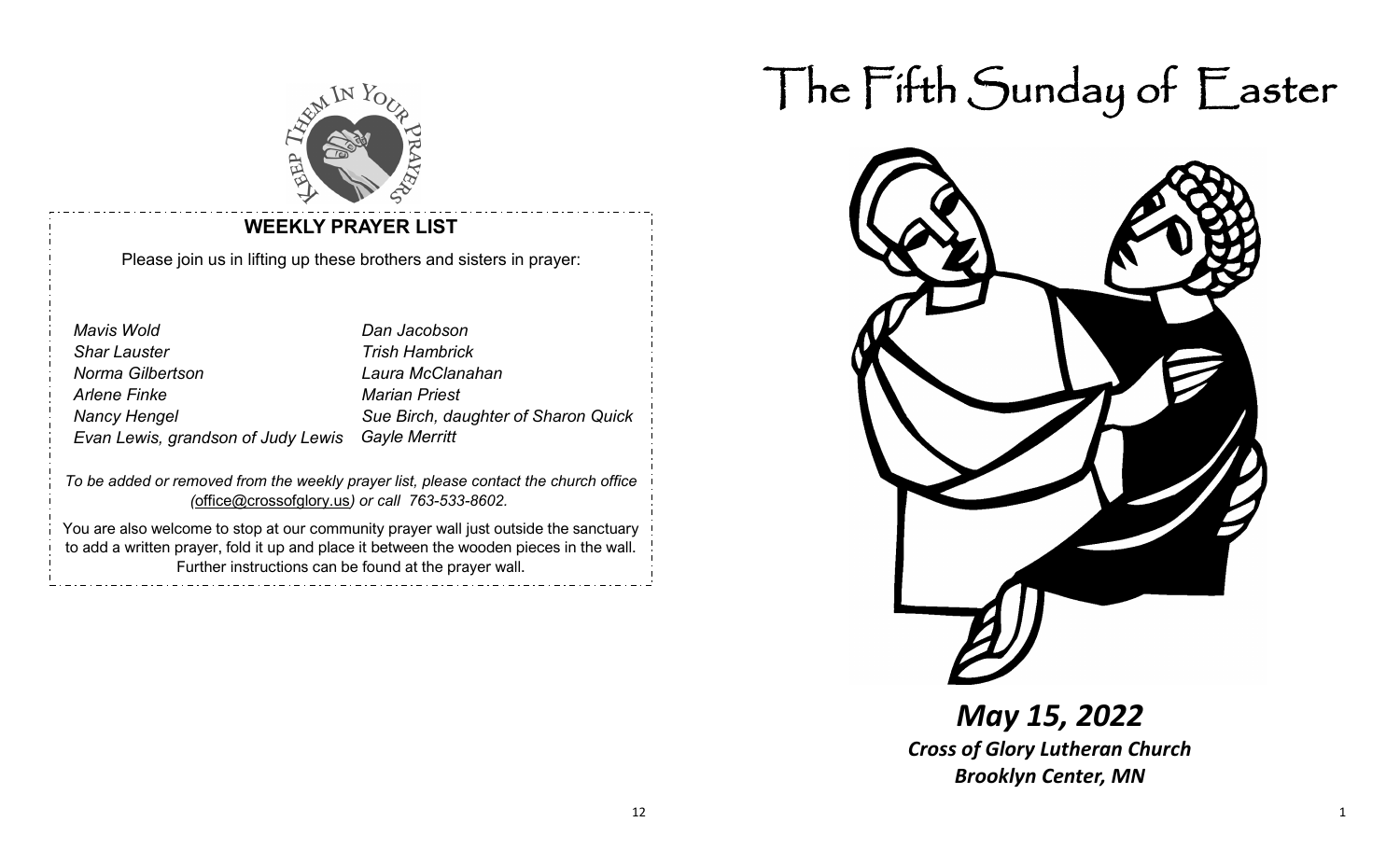### **PRELUDE**

#### **WELCOME**

Pastor: Christ is risen. **All: He is risen indeed. Alleluia!**

### **CONFESSION + FORGIVNESS AT THE FONT**

*\*\* Please rise as you are able and face the baptismal font. \*\**

Refreshed by the resurrection we share in Christ Jesus, let us confess our sins and be cleansed by the gift of new life. **God of Life, we come to the water, thirsting for you and for your grace. Forgive us for our greed, our self-centeredness, our indifference, and for all the ways we cling to death even though you offer us life.**

#### *Silence for reflection and confession..*

We thank you, O God, for these waters where you make us new, leading us from death to life. We bless you, O God, that your Spirit comes to us like rains to our thirsting earth. We praise you, O God, for giving us the gift of your grace in these waters, and for showering us, day by day, with the gift of new life. **Amen!**

*\*\* You're invited to mark the sign of the cross on your forehead, remembering the gift of baptism. \*\**

| <b>MUSIC</b>                                                                                                                                                                                                                          | <b>Your Love Feeds My Soul</b> |                                                                                                                                                   | <b>Birchard</b>                                                                 |  |
|---------------------------------------------------------------------------------------------------------------------------------------------------------------------------------------------------------------------------------------|--------------------------------|---------------------------------------------------------------------------------------------------------------------------------------------------|---------------------------------------------------------------------------------|--|
| <b>Verse 1</b><br>Father, in a world filled with<br>heartache and sorrow,<br>I have found Your love feeds my<br>soul.<br>Father, when I'm feelin' I just can't<br>face tomorrow,<br>I have found Your love feeds my<br>soul. (Repeat) |                                | <b>Chorus</b><br>I have found Your love feeds my<br>soul.<br>I have found Your love feeds my<br>soul.<br>I have found Your love feeds my<br>soul. | It's better than life so I'll glorify You<br>Spirit within me cry out Your name |  |
|                                                                                                                                                                                                                                       |                                |                                                                                                                                                   |                                                                                 |  |

• **Want to Know More About COG?** - If you're interested in learning more about life together at Cross of Glory or joining as a new member, reach out to Pastor Ali (atranvik@crossofglory.us).

• **Share your song/hymn requests** - On Sunday, May 29th, we will have a 5th Sunday service of Lessons & Music. Have a favorite song or hymn you'd like the congregation to sing together? Please share it with Rachel by Sunday, May 22nd and we'll do our best to incorporate them!

• **Grief & Loss Support Group** - Wildfire churches are now offering grief support to those who have experienced grief and loss of various kinds. May's gatherings are at Elim in Robbinsdale (3978 W Broadway Ave) on Wednesdays from 7-8:30 pm. Sessions are free and open to the public. If you're interested in learning more, see the May newsletter for more info.

• **Bible Study** - All are welcome to take part in Bible Study on Tuesday mornings at 9:30 am onsite or online. The final session before our summer hiatus will be Tuesday, May 24th. You're also invited to attend the WELCA (Women of the ELCA) Gather Bible Study which takes place on the third Wednesday of the month at 1 pm. For more info about WELCA, reach out to Carol Stejskal.

• **Carpooling to Church** - We're organizing rides on Sunday mornings for some of our homebound members here who have requested transportation assistance. If you're open to being paired someone and giving a ride either regularly or on occasion, please let Pastor Ali know.

**• Upcoming Meetings** - Council will meet in the library today after worship. The Vision & Vocation Team will meet after church next Sunday, May 22nd.

• **Pastoral Care** - Pastor Ali's office hours that are designated for pastoral care (in person or virtual) are Tuesdays from 10:30-1:30 and Wednesdays from 2-5, and home/care facility visitation hours are Thursdays from 3-5. If you are interested in having communion brought to your home, please reach out to set up a time.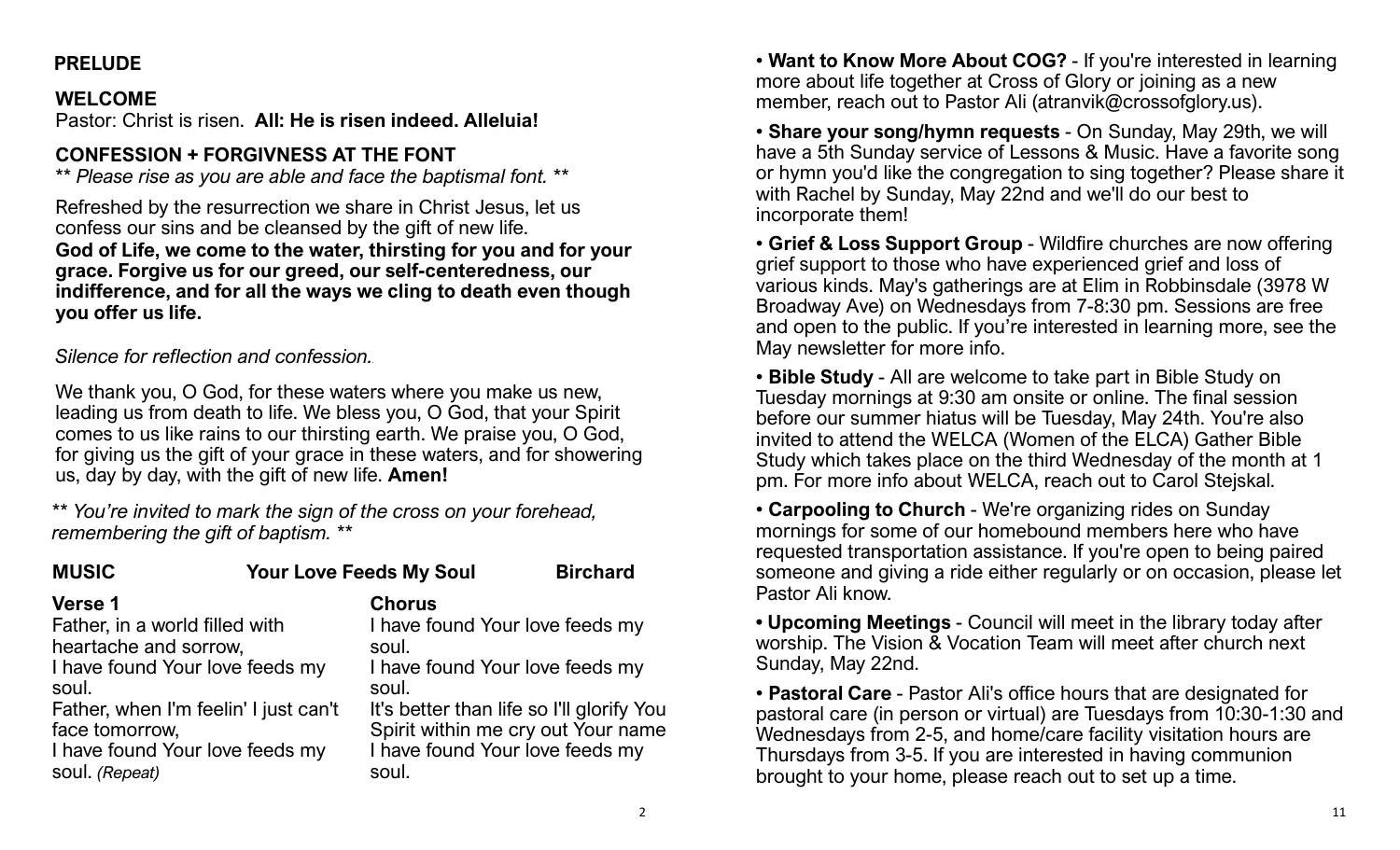#### **MUSIC CREDITS**

The Order of Service is from Evangelical Lutheran Worship which is commended for use in the Evangelical Lutheran Church in America.

Sundays and Seasons © 2020 Augsburg Fortress. Reprinted by permission under Augsburg Fortress Liturgies Annual License #024779. All rights reserved.

#### **WORSHIP LEADERSHIP**

#### Pastor: Ali Tranvik

Vocalist, choir, & handbell director: Keith J. Williams

Pianist, vocalist, worship team director, tech director: Mark Trease

Vocalist: Erik Haugland

Lector: Lois Tollefsrud

Greeters: Ron and Lois Tollefsrud

Ushers: Cheryl Anderson, Dick Mero, Don Halverson, Steve Ferley Anthem: Choir

Special Music: Jimna and Jair Hernandez, 7th Day Adventist group of Brooklyn Center

Technical Team: Ryan Bailey, Dawn Bailey, Bill Bailey

Ministers: The people of Cross of Glory

#### **COMMUNITY ANNOUNCEMENTS**

• **Quilters** that come on Monday mornings would like to thank Cross of Glory for their generous donations of fabric, thread, yarn, and sheets. We are very grateful for the use of your lower level for our quilting day. So far this year, we have to given to CEAP: 62 large quilts, 86 baby quilts, two twin quilts, 41 pant and top sets for children, four baby gowns and 117 knit hats. These items were picked up last Monday. We have taken a break for the summer, but will return in September. Please consider joining us. We are women of all faiths.

• **Fellowship Hour** - Please join us for a time of fellowship with coffee and donuts following worship in the Fellowship Hall. Thanks to all who have signed up to help with set-up and clean-up to make these gatherings possible!

#### **Verse 2**

Father, when the stresses of this life weigh upon me, I have found Your love feeds my soul. Father, when my dreams are laid in ruin before me, I have found Your love feeds my soul. *(Chorus 2x)*

#### **Bridge**

When darkness is wielding the sword of despair, I cry out to God, "Hear my prayer!" And suddenly joy rises up from within In the knowledge You'll always be there. *(Chorus 2x)*

#### **GREETING**

P: Easter people, Jesus is alive! May his grace, love, and communion be with you all.

#### **A: And also with you.**

*\*\* You may be seated \*\**

#### **MUSIC** Love One Another Detweiler

Love one another, For love is of God. He who loves is born of God And knows God.

He who does not love Does not know God, For God is love. God is love.

## **PRAYER OF THE DAY**

Pastor: The Lord be with you. **All: And also with you.** Pastor: Let's pray together…

**All: Risen Jesus, through your life, death, and resurrection, you show us what it means to love. Pour into our hearts your love, that, made alive by your Spirit, we may joyfully and abundantly share it with our neighbors. In the name of love alive we pray, Amen.**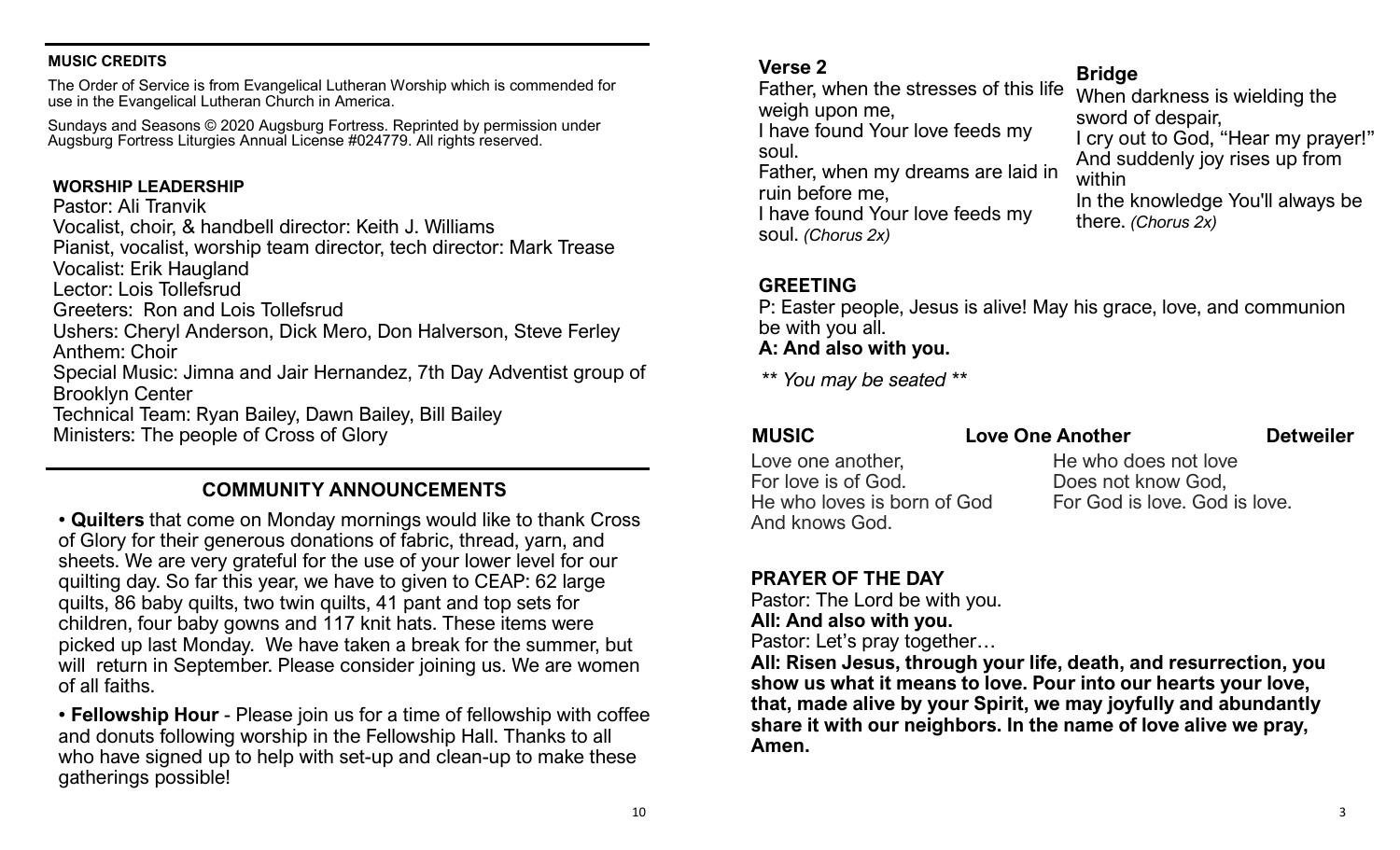**SPECIAL MUSIC Reckless Love Jimna and Jair Hernandez**

#### **FIRST READING** Psalm 148

Praise the LORD! Praise the LORD from the heavens; praise him in the heights! Praise him, all his angels; praise him, all his host! Praise him, sun and moon; praise him, all you shining stars! Praise him, you highest heavens, and you waters above the heavens! Let them praise the name of the LORD, for he commanded and they were created. He established them for ever and ever; he fixed their bounds, which cannot be passed. Praise the LORD from the earth, you sea monsters and all deeps, fire and hail, snow and frost, stormy wind fulfilling his command! Mountains and all hills, fruit trees and all cedars! Wild animals and all cattle, creeping things and flying birds! Kings of the earth and all peoples, princes and all rulers of the earth! Young men and women alike, old and young together! Let them praise the name of the LORD, for his name alone is exalted; his glory is above earth and heaven. He has raised up a horn for his people, praise for all his faithful,

#### **ANNOUNCEMENTS**

#### **SENDING BLESSING**

P: Even in an aching world that's crying out for healing, the joy of Christ alive is our steady companion. The same Spirit that has sustained our sisters and brothers through the centuries promises to see us through these days. That we might hang on to hope, work for justice and peace, and celebrate the gifts of being loved and loving. We go proclaiming our hallelujahs, for Christ is risen. **A: Alleluia and amen!**

*\*\*Please rise as you're able.\*\**

| <b>MUSIC</b>   | Jesu, Jesu, Fill Us with Your Love | #708 vs 2-4 |
|----------------|------------------------------------|-------------|
| <b>Refrain</b> | <b>Verse 3</b>                     |             |
| Jesu, Jesu,    | These are the ones we will serve.  |             |

Jesu, Jesu, fill us with your love, show us how to serve the neighbors we have from you.

#### **Verse 2**

Neighbors are wealthy and poor, varied in color and race, neighbors are near us and far away. *Refrain*

### **DISMISSAL**

P: Go in Peace. Love one another. **A: Thanks be to God!**

#### **POSTLUDE**

you. *Refrain* **Verse 4** Kneel at the feet of our friends, silently washing their feet: this is the way we will live with you. *Refrain*

these are the ones we will love; all these are neighbors to us and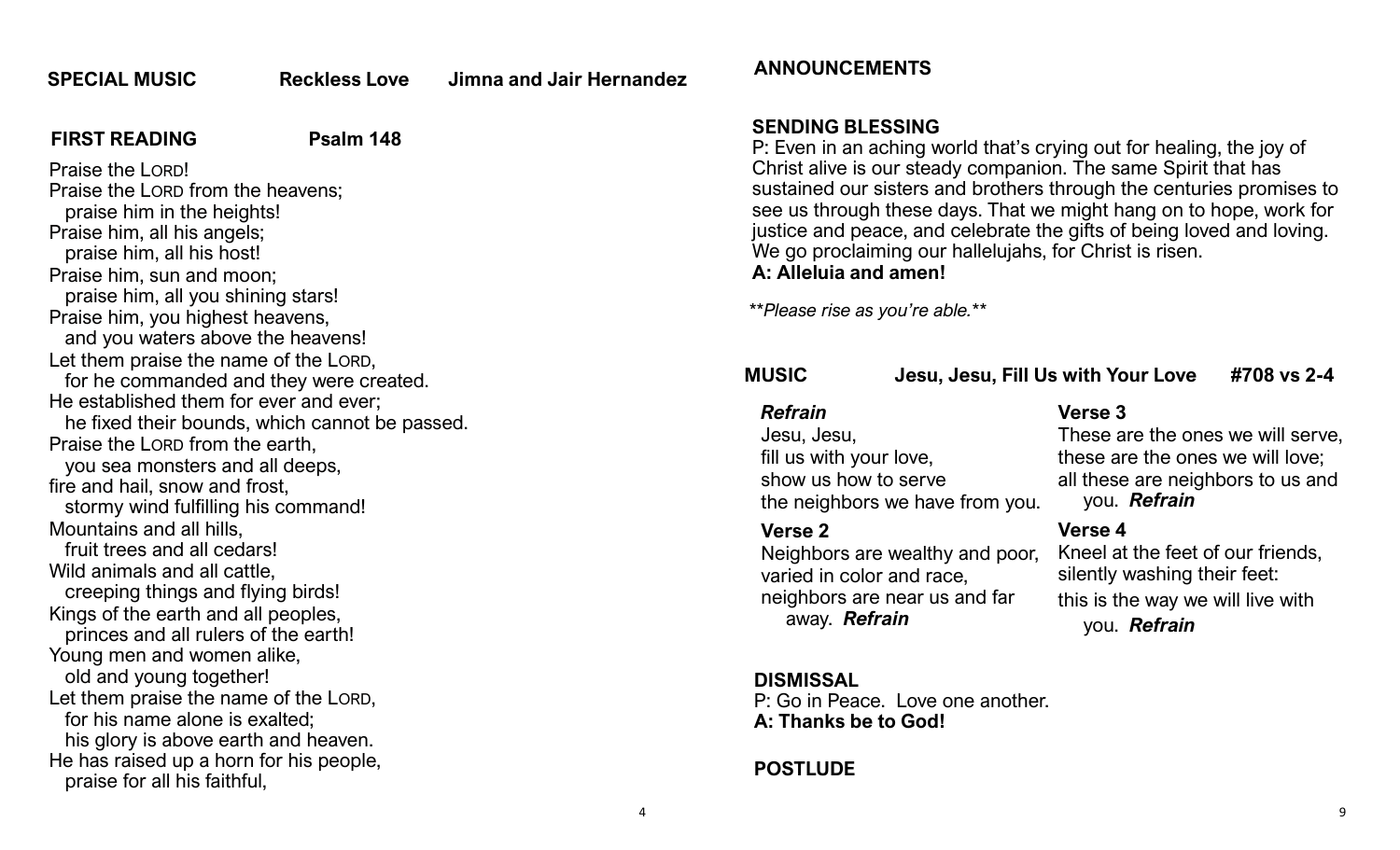#### **SHARING OF THE PEACE**

P: The peace of the risen Christ be with you always. **A: And also with you.** P: Let's share a sign of God's peace with one another.

*\*\* Please be seated \*\**

#### **BLESSING OF THE OFFERING**

*Offering can be placed in the plates located just outside the sanctuary, sent to the church (5929 Brooklyn Blvd), or given online via our secure giving page located at [www.crossofglory.us](http://www.crossofglory.us). Thank you for your generously sharing what God has first given us.*

#### **SPECIAL MUSIC I Have Fixed My Mind Jimna & Jair Hernandez**

### **WITNESSING RESURRECTION**

*Throughout the Easter season, we will be relying on one another to help us witness the resurrection that's unfolding around us. We invite you to send us photos and phrases of resurrection--glimpses of new life--that you notice in your daily lives. We will incorporate them into this time of reflection each week, in which you're invited to prayerfully ponder the new life that is emerging all around.*

### **PRAYERS OF THE PEOPLE**

P: God of life… **A: Move us in prayer.**

#### **LORD'S PRAYER**

Gathered together as one body by the Holy Spirit, let us pray the prayer Jesus taught us...

**Our Father, who art in heaven, hallowed be thy name, thy kingdom come, thy will be done, on earth as it is in heaven. Give us this day our daily bread; and forgive us our trespasses, as we forgive those who trespass against us; and lead us not into temptation, but deliver us from evil. For thine is the kingdom, and the power, and the glory, forever and ever. Amen.** 

 for the people of Israel who are close to him. Praise the LORD!

Leader: The word of the Lord. **ALL: Thanks be to God.**

#### **SECOND READING Revelation 21:1-6**

Then I saw a new heaven and a new earth; for the first heaven and the first earth had passed away, and the sea was no more. And I saw the holy city, the new Jerusalem, coming down out of heaven from God, prepared as a bride adorned for her husband. And I heard a loud voice from the throne saying, 'See, the home of God is among mortals. He will dwell with them; they will be his peoples, and God himself will be with them; he will wipe every tear from their eyes. Death will be no more; mourning and crying and pain will be no more, for the first things have passed away.' And the one who was seated on the throne said, 'See, I am making all things new.' Also he said, 'Write this, for these words are trustworthy and true.' Then he said to me, 'It is done! I am the Alpha and the Omega, the beginning and the end. To the thirsty I will give water as a gift from the spring of the water of life.

Leader: The word of the Lord. **ALL: Thanks be to God.**

**ANTHEM Alleluia Choir**